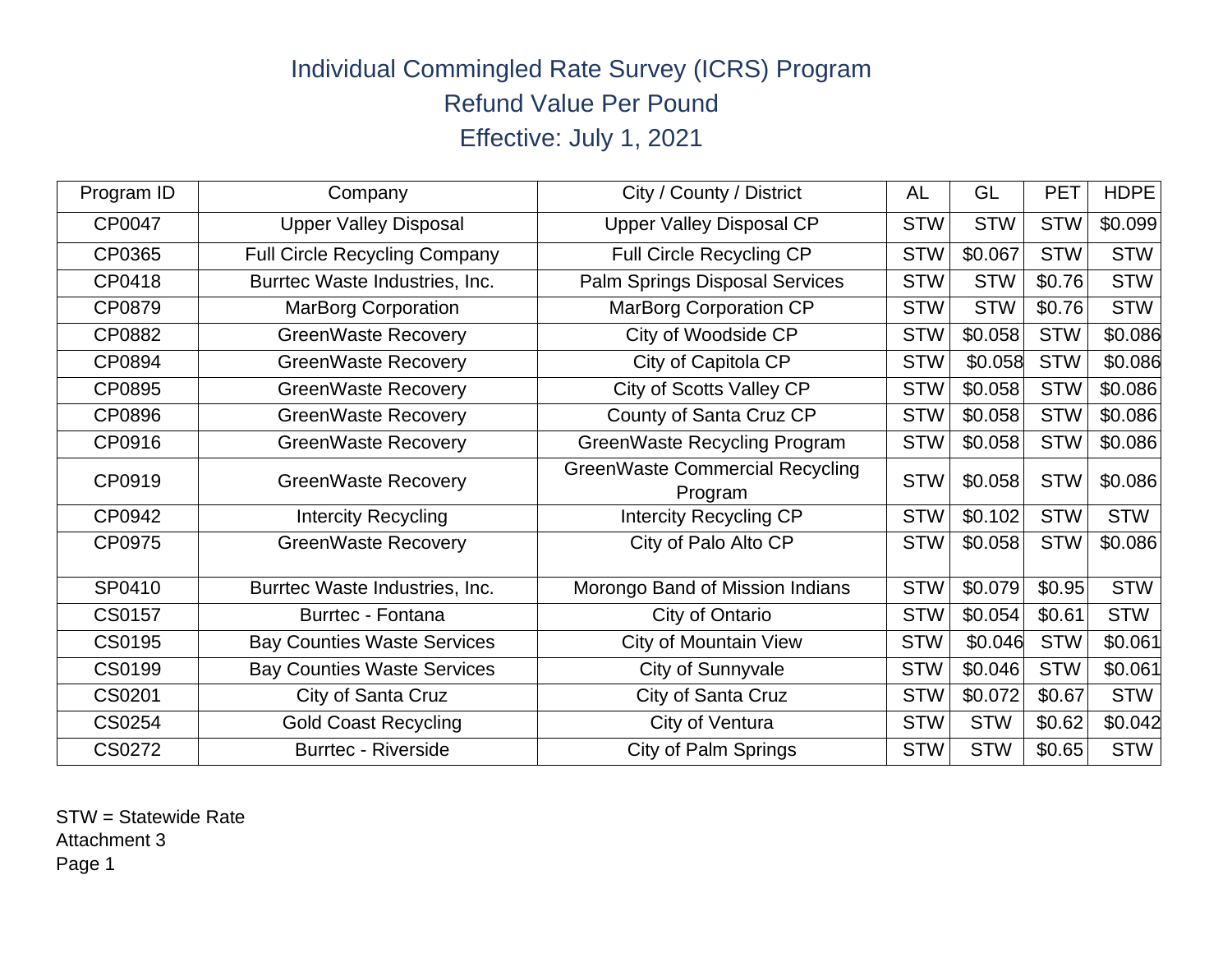| Program ID    | Company                                | City / County / District     | <b>AL</b>  | GL         | <b>PET</b> | <b>HDPE</b> |
|---------------|----------------------------------------|------------------------------|------------|------------|------------|-------------|
| CS0274        | H.S.S. Processing                      | City of Lompoc               | <b>STW</b> | <b>STW</b> | <b>STW</b> | \$0.052     |
| CS0301        | <b>Gold Coast Recycling</b>            | City of Fillmore             | <b>STW</b> | <b>STW</b> | \$0.62     | \$0.042     |
| CS0302        | <b>Gold Coast Recycling</b>            | <b>City of Thousand Oaks</b> | <b>STW</b> | <b>STW</b> | \$0.62     | \$0.042     |
| <b>CS0370</b> | <b>Gold Coast Recycling</b>            | City of Camarillo            | <b>STW</b> | <b>STW</b> | \$0.62     | \$0.042     |
| CS0385        | <b>Burrtec - Riverside</b>             | <b>City of Riverside</b>     | <b>STW</b> | <b>STW</b> | \$0.65     | <b>STW</b>  |
| CS0451        | <b>Burrtec - Riverside</b>             | City of Yucaipa              | <b>STW</b> | <b>STW</b> | \$0.65     | <b>STW</b>  |
| CS0474        | North SLO County Recycling             | City of Atascadero           | <b>STW</b> | \$0.057    | \$0.64     | \$0.080     |
| <b>CS0548</b> | Burrtec - Fontana                      | City of Fontana              | <b>STW</b> | \$0.054    | \$0.61     | <b>STW</b>  |
| <b>CS0560</b> | <b>Gold Coast Recycling</b>            | City of Ojai                 | <b>STW</b> | <b>STW</b> | \$0.62     | \$0.042     |
| CS0561        | <b>Gold Coast Recycling</b>            | County of Ventura            | <b>STW</b> | <b>STW</b> | \$0.62     | \$0.042     |
| <b>CS0565</b> | <b>Burrtec - Victor Valley</b>         | City of Victorville          | <b>STW</b> | \$0.048    | <b>STW</b> | <b>STW</b>  |
| <b>CS0622</b> | <b>Gold Coast Recycling</b>            | City of Carpinteria          | <b>STW</b> | <b>STW</b> | \$0.62     | \$0.042     |
| CS0636        | <b>Burrtec - Victor Valley</b>         | Town of Apple Valley         | <b>STW</b> | \$0.048    | <b>STW</b> | <b>STW</b>  |
| CS0649        | Valley Vista / Grand Central Recycling | City of La Puente            | <b>STW</b> | \$0.061    | \$0.63     | \$0.064     |
| CS0683        | <b>Burrtec - Victor Valley</b>         | City of Adelanto             | <b>STW</b> | \$0.048    | <b>STW</b> | <b>STW</b>  |
| CS0719        | <b>GreenWaste Recovery</b>             | City of Woodside             | <b>STW</b> | \$0.054    | \$0.62     | \$0.094     |
| CS0735        | <b>Gold Coast Recycling</b>            | County of Santa Barbara      | <b>STW</b> | <b>STW</b> | \$0.62     | \$0.042     |
| CS0753        | H.S.S. Processing                      | County of Santa Barbara      | <b>STW</b> | <b>STW</b> | <b>STW</b> | \$0.052     |
| CS0803        | <b>Browning Ferris Industries</b>      | City of Half Moon Bay        | <b>STW</b> | \$0.050    | \$0.60     | <b>STW</b>  |
| <b>CS0809</b> | <b>Waste Connections - Cold Canyon</b> | <b>City of Grover Beach</b>  | <b>STW</b> | \$0.059    | \$0.69     | \$0.107     |
| CS0810        | <b>Waste Connections - Cold Canyon</b> | City of San Luis Obispo      | <b>STW</b> | \$0.059    | \$0.69     | \$0.107     |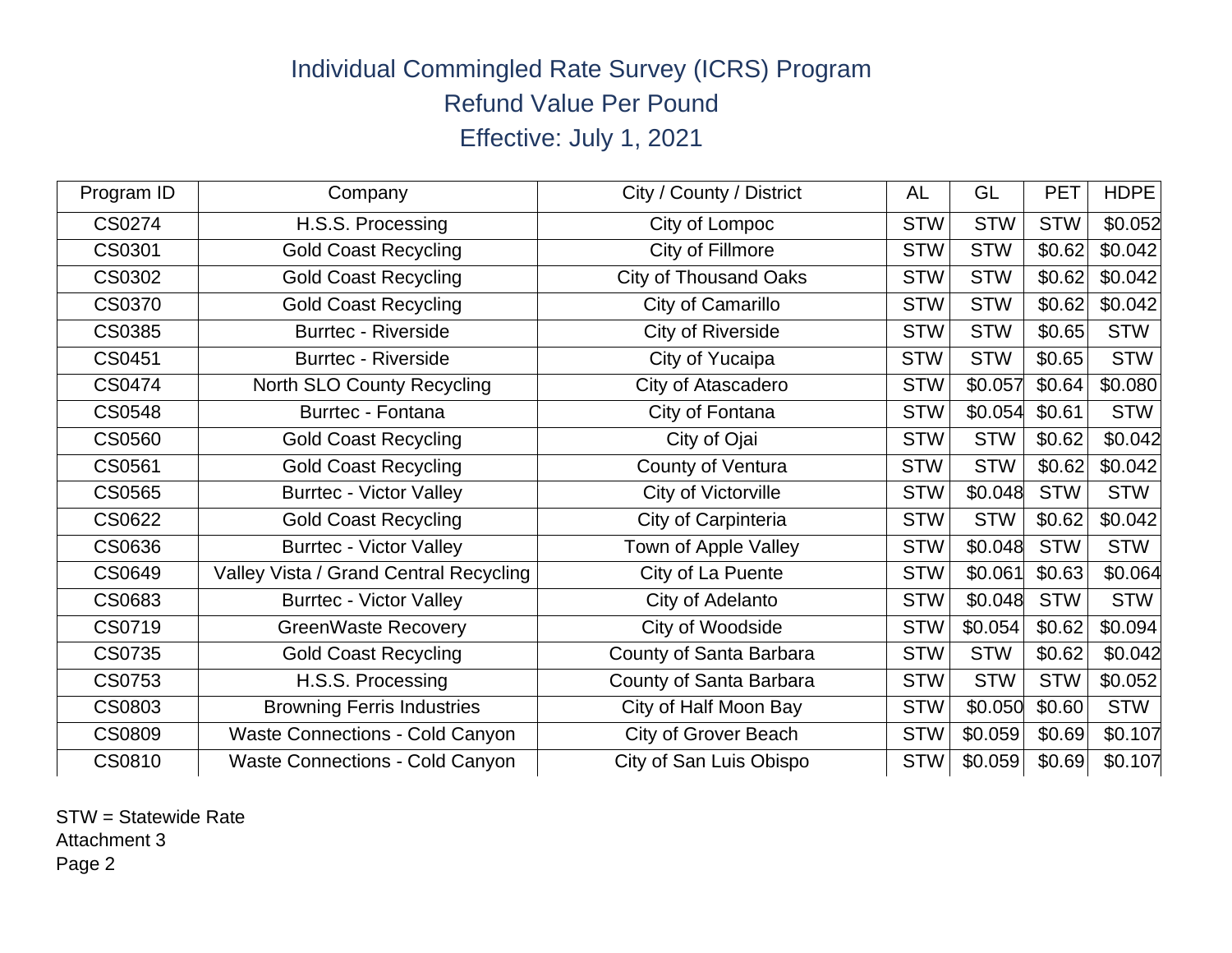| Program ID    | Company                                | City / County / District                    | <b>AL</b>  | GL         | <b>PET</b> | <b>HDPE</b> |
|---------------|----------------------------------------|---------------------------------------------|------------|------------|------------|-------------|
| CS0831        | <b>Burrtec - Riverside</b>             | County of San Bernardino                    | <b>STW</b> | <b>STW</b> | \$0.65     | <b>STW</b>  |
| CS0910        | <b>Waste Connections - Cold Canyon</b> | City of Pismo Beach                         | <b>STW</b> | \$0.059    | \$0.69     | \$0.107     |
| CS0911        | <b>Waste Connections - Cold Canyon</b> | City of Arroyo Grande                       | <b>STW</b> | \$0.059    | \$0.69     | \$0.107     |
| CS0937        | Allan Company                          | City of San Diego                           | <b>STW</b> | <b>STW</b> | \$0.67     | <b>STW</b>  |
| CS0951        | Burrtec - Fontana                      | City of Upland                              | <b>STW</b> | \$0.054    | \$0.61     | <b>STW</b>  |
| CS0972        | North SLO County Recycling             | County of San Luis Obispo                   | <b>STW</b> | \$0.057    | \$0.64     | \$0.080     |
| CS0973        | North SLO County Recycling             | <b>Templeton Community Service District</b> | <b>STW</b> | \$0.057    | \$0.64     | \$0.080     |
| CS0974        | H.S.S. Processing                      | City of Guadalupe                           | <b>STW</b> | <b>STW</b> | <b>STW</b> | \$0.052     |
| CS0975        | <b>Waste Connections - Cold Canyon</b> | <b>Cambria Community Services District</b>  | <b>STW</b> | \$0.059    | \$0.69     | \$0.107     |
| CS0983        | H.S.S. Processing                      | County of Santa Barbara                     | <b>STW</b> | <b>STW</b> | <b>STW</b> | \$0.052     |
| <b>CS0985</b> | <b>Waste Connections - Cold Canyon</b> | City of Morro Bay                           | <b>STW</b> | \$0.059    | \$0.69     | \$0.107     |
| CS1033        | C.R. & R., Inc.                        | City of San Clemente                        | <b>STW</b> | \$0.046    | <b>STW</b> | <b>STW</b>  |
| CS1034        | C.R. & R., Inc.                        | City of San Juan Capistrano                 | <b>STW</b> | \$0.046    | <b>STW</b> | <b>STW</b>  |
| CS1035        | C.R. & R., Inc.                        | City of Laguna Niguel                       | <b>STW</b> | \$0.046    | <b>STW</b> | <b>STW</b>  |
| CS1036        | C.R. & R., Inc.                        | City of Laguna Hills                        | <b>STW</b> | \$0.046    | <b>STW</b> | <b>STW</b>  |
| CS1037        | C.R. & R., Inc.                        | City of Dana Point                          | <b>STW</b> | \$0.046    | <b>STW</b> | <b>STW</b>  |
| CS1041        | C.R. & R., Inc.                        | City of Aliso Viejo                         | <b>STW</b> | \$0.046    | <b>STW</b> | <b>STW</b>  |
| CS1042        | <b>Upper Valley Disposal</b>           | <b>Upper Valley Waste Mgmt. Authority</b>   | <b>STW</b> | <b>STW</b> | \$0.72     | \$0.058     |
| CS1046        | C.R. & R., Inc.                        | <b>City of Santa Fe Springs</b>             | <b>STW</b> | \$0.046    | <b>STW</b> | <b>STW</b>  |
| CS1048        | <b>Waste Connections - Cold Canyon</b> | <b>Cayucos Sanitary District</b>            | <b>STW</b> | \$0.059    | \$0.69     | \$0.107     |
| CS1049        | <b>Waste Connections - Cold Canyon</b> | Los Osos Community Services District        | <b>STW</b> | \$0.059    | \$0.69     | \$0.107     |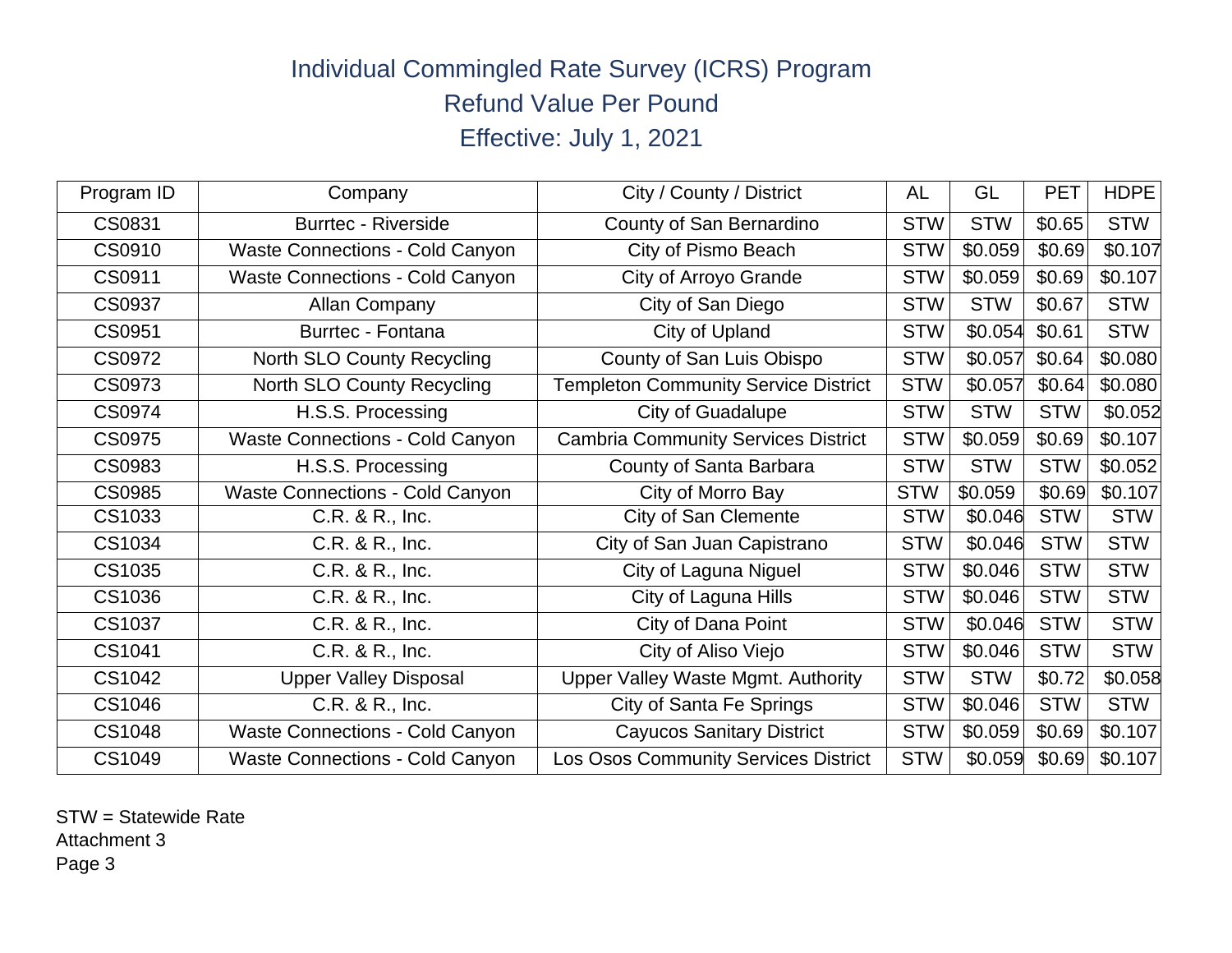| Program ID | Company                                | City / County / District                  | AL         | GL         | <b>PET</b> | <b>HDPE</b> |
|------------|----------------------------------------|-------------------------------------------|------------|------------|------------|-------------|
| CS1050     | <b>Waste Connections - Cold Canyon</b> | <b>Oceano Community Services District</b> | <b>STW</b> | \$0.059    | \$0.69     | \$0.107     |
| CS1079     | <b>Upper Valley Disposal</b>           | County of Lake                            | <b>STW</b> | <b>STW</b> | \$0.72     | \$0.058     |
| CS1095     | C.R. & R., Inc.                        | City of Signal Hill                       | <b>STW</b> | \$0.046    | <b>STW</b> | <b>STW</b>  |
| CS1105     | <b>Browning Ferris Industries</b>      | City of Merced                            | <b>STW</b> | \$0.050    | \$0.60     | <b>STW</b>  |
| CS1135     | Burrtec - Fontana                      | County of San Bernardino                  | <b>STW</b> | \$0.054    | \$0.61     | <b>STW</b>  |
| CS1138     | <b>Burrtec - Victor Valley</b>         | County of San Bernardino                  | <b>STW</b> | \$0.048    | <b>STW</b> | <b>STW</b>  |
| CS1151     | <b>Burrtec - Victor Valley</b>         | City of Barstow                           | <b>STW</b> | \$0.048    | <b>STW</b> | <b>STW</b>  |
| CS1175     | <b>GreenWaste Recovery</b>             | County of Santa Clara (Lexington Hills)   | <b>STW</b> | \$0.054    | \$0.62     | \$0.094     |
| CS1176     | <b>GreenWaste Recovery</b>             | <b>City of Portola Valley</b>             | <b>STW</b> | \$0.054    | \$0.62     | \$0.094     |
| CS1184     | H.S.S. Processing                      | Vandenberg Air Force Base                 | <b>STW</b> | <b>STW</b> | <b>STW</b> | \$.052      |
| CS1191     | C.R. & R., Inc.                        | City of Bellflower                        | <b>STW</b> | \$0.046    | <b>STW</b> | <b>STW</b>  |
| CS1197     | <b>Browning Ferris Industries</b>      | County of Fresno                          | <b>STW</b> | \$0.050    | \$0.60     | <b>STW</b>  |
| CS1199     | C.R. & R., Inc.                        | City of Rancho Santa Margarita            | <b>STW</b> | \$0.046    | <b>STW</b> | <b>STW</b>  |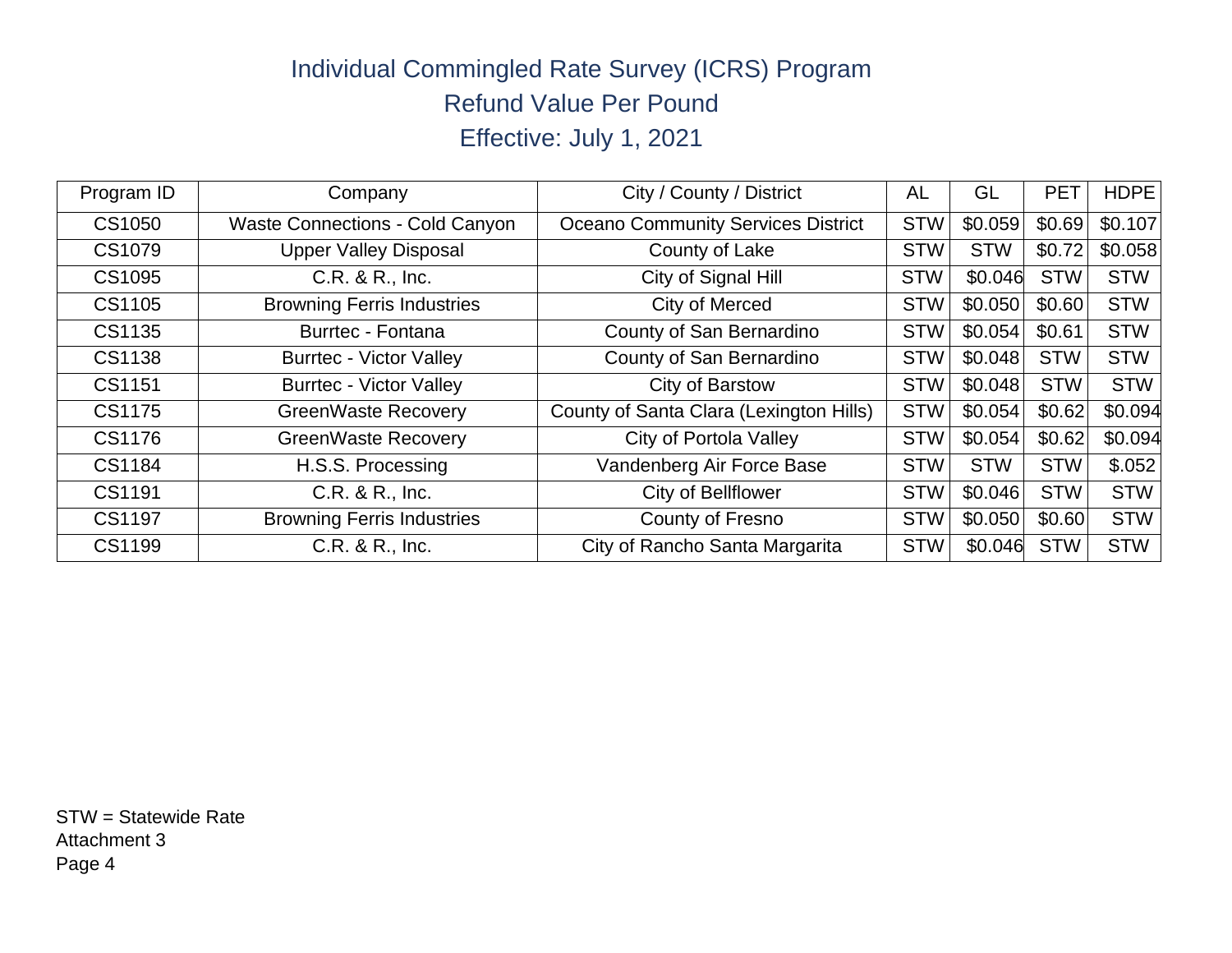| Program ID    | Company                                              | City / County / District                    | <b>AL</b>  | GL         | <b>PET</b> | <b>HDPE</b> |
|---------------|------------------------------------------------------|---------------------------------------------|------------|------------|------------|-------------|
| CS1200        | <b>Browning Ferris Industries</b>                    | City of Clovis                              | <b>STW</b> | \$0.050    | \$0.60     | <b>STW</b>  |
| CS1209        | Valley Vista / Grand Central Recycling               | City of Walnut                              | <b>STW</b> | \$0.061    | \$0.63     | \$0.064     |
| CS1210        | Valley Vista / Grand Central Recycling               | City of El Monte                            | <b>STW</b> | \$0.061    | \$0.63     | \$0.064     |
| CS1245        | <b>Browning Ferris Industries</b>                    | City of Elk Grove                           | <b>STW</b> | \$0.050    | \$0.60     | <b>STW</b>  |
| CS1259        | <b>Browning Ferris Industries</b>                    | City of Rancho Cordova                      | <b>STW</b> | \$0.050    | \$0.60     | <b>STW</b>  |
| CS1260        | <b>Browning Ferris Industries</b>                    | <b>City of Citrus Heights</b>               | <b>STW</b> | \$0.050    | \$0.60     | <b>STW</b>  |
| CS1266        | California Waste Solutions - Timothy<br><b>Drive</b> | City of San Jose                            | <b>STW</b> | \$0.049    | <b>STW</b> | \$0.059     |
| CS1273        | North SLO County Recycling                           | <b>CA Valley Community Service District</b> | <b>STW</b> | \$0.057    | \$0.64     | \$0.080     |
| CS1275        | Valley Vista / Grand Central Recycling               | County of L.A. (Valinda)                    | <b>STW</b> | \$0.061    | \$0.63     | \$0.064     |
| CS1277        | <b>GreenWaste Recovery</b>                           | <b>City of Scotts Valley</b>                | <b>STW</b> | \$0.054    | \$0.62     | \$0.094     |
| <b>CS1278</b> | <b>GreenWaste Recovery</b>                           | County of Santa Cruz (unincorporated)       | <b>STW</b> | \$0.054    | \$0.62     | \$0.094     |
| CS1279        | <b>GreenWaste Recovery</b>                           | City of Capitola                            | <b>STW</b> | \$0.054    | \$0.62     | \$0.094     |
| CS1284        | <b>Burrtec - Riverside</b>                           | <b>City of Grand Terrace</b>                | <b>STW</b> | <b>STW</b> | \$0.65     | <b>STW</b>  |
| CS1286        | <b>GreenWaste Recovery</b>                           | <b>Burbank Sanitary District</b>            | <b>STW</b> | \$0.054    | \$0.62     | \$0.094     |
| CS1299        | C.R. & R., Inc.                                      | City of Tustin                              | <b>STW</b> | \$0.046    | <b>STW</b> | <b>STW</b>  |
| CS1300        | C.R. & R., Inc.                                      | <b>City of Newport Beach</b>                | <b>STW</b> | \$0.046    | <b>STW</b> | <b>STW</b>  |
| CS1304        | <b>Browning Ferris Industries</b>                    | City of Los Banos                           | <b>STW</b> | \$0.050    | \$0.60     | <b>STW</b>  |
| CS1329        | <b>Burrtec - Riverside</b>                           | <b>Rubidoux Community Services District</b> | <b>STW</b> | <b>STW</b> | \$0.65     | <b>STW</b>  |
| CS1338        | <b>Burrtec - Riverside</b>                           | Morongo Band of Mission Indians             | <b>STW</b> | <b>STW</b> | \$0.65     | <b>STW</b>  |